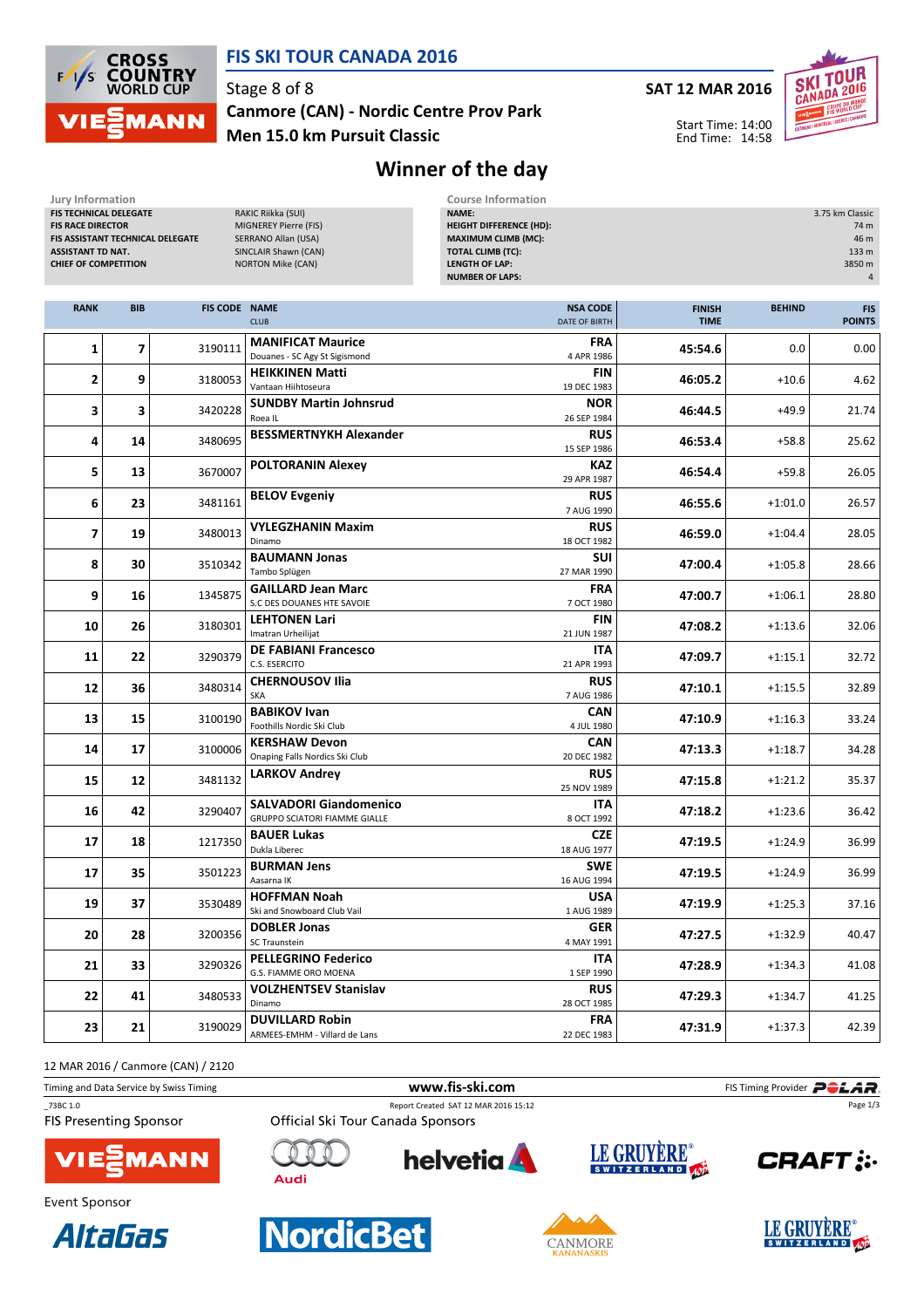

#### FIS SKI TOUR CANADA 2016

Stage 8 of 8 Men 15.0 km Pursuit Classic Canmore (CAN) - Nordic Centre Prov Park SAT 12 MAR 2016

Start Time: 14:00 End Time: 14:58



## Winner of the day

| <b>RANK</b> | <b>BIB</b>              | <b>FIS CODE NAME</b> | <b>CLUB</b>                                               | <b>NSA CODE</b><br>DATE OF BIRTH | <b>FINISH</b><br><b>TIME</b> | <b>BEHIND</b> | <b>FIS</b><br><b>POINTS</b> |
|-------------|-------------------------|----------------------|-----------------------------------------------------------|----------------------------------|------------------------------|---------------|-----------------------------|
| 24          | 32                      | 3500863              | <b>ANDERSSON Simon</b><br>Falun-Borlaenge SK              | <b>SWE</b><br>10 MAY 1991        | 47:37.0                      | $+1:42.4$     | 44.61                       |
| 25          | 27                      | 3100175              | <b>KILLICK Graeme</b><br>Ptarmigan Nordic Ski Club        | <b>CAN</b><br>26 FEB 1989        | 47:48.3                      | $+1:53.7$     | 49.53                       |
| 26          | 24                      | 3290245              | <b>NOECKLER Dietmar</b><br>G.S. FIAMME ORO MOENA          | ITA<br>29 SEP 1988               | 47:49.1                      | $+1:54.5$     | 49.88                       |
| 27          | 29                      | 3500153              | JOHANSSON Martin<br>IFK Mora SK                           | <b>SWE</b><br>26 SEP 1984        | 47:52.0                      | $+1:57.4$     | 51.14                       |
| 28          | 6                       | 3421320              | <b>IVERSEN Emil</b><br>Il Varden Meraaker                 | <b>NOR</b><br>12 AUG 1991        | 47:59.7                      | $+2:05.1$     | 54.50                       |
| 29          | 10                      | 3500139              | <b>HELLNER Marcus</b><br>Gaellivare Skidallians           | <b>SWE</b><br>25 NOV 1985        | 48:02.1                      | $+2:07.5$     | 55.54                       |
| 30          | 20                      | 3480317              | <b>TURYSHEV Sergey</b><br>Ugra Svsm 2                     | <b>RUS</b><br>23 JUN 1985        | 48:03.4                      | $+2:08.8$     | 56.11                       |
| 31          | 4                       | 3100110              | <b>HARVEY Alex</b><br>Club Nordique Mont St.Anne          | CAN<br>7 SEP 1988                | 48:07.7                      | $+2:13.1$     | 57.98                       |
| 32          | $\mathbf{1}$            | 3481539              | <b>USTIUGOV Sergey</b>                                    | <b>RUS</b><br>8 APR 1992         | 48:21.8                      | $+2:27.2$     | 64.13                       |
| 33          | 8                       | 3420586              | <b>HOLUND Hans Christer</b><br>Lyn Ski                    | <b>NOR</b><br>25 FEB 1989        | 48:22.7                      | $+2:28.1$     | 64.52                       |
| 34          | 34                      | 3200210              | <b>EISENLAUER Sebastian</b><br>SC Sonthofen               | <b>GER</b><br>13 MAR 1990        | 48:24.3                      | $+2:29.7$     | 65.21                       |
| 35          | 49                      | 3530532              | <b>PATTERSON Scott</b><br>APU Nordic Ski Center           | <b>USA</b><br>28 JAN 1992        | 48:31.3                      | $+2:36.7$     | 68.26                       |
| 36          | 39                      | 3420365              | <b>BRANDSDAL Eirik</b><br>Kjelsaas IL                     | <b>NOR</b><br>11 NOV 1986        | 48:34.3                      | $+2:39.7$     | 69.57                       |
| 37          | 38                      | 3150069              | <b>JAKS Martin</b><br>Dukla Liberec                       | CZE<br>6 SEP 1986                | 48:35.4                      | $+2:40.8$     | 70.05                       |
| 38          | 25                      | 3050159              | <b>TRITSCHER Bernhard</b><br>SK Saalfelden-Salzburg       | <b>AUT</b><br>25 APR 1988        | 48:38.9                      | $+2:44.3$     | 71.57                       |
| 39          | 46                      | 3100128              | <b>SANDAU Kevin</b><br>Foothills Nordic Ski Club          | <b>CAN</b><br>7 MAY 1988         | 48:42.0                      | $+2:47.4$     | 72.93                       |
| 40          | $\overline{\mathbf{2}}$ | 3420239              | <b>NORTHUG Petter Jr.</b><br>Strindheim IL                | <b>NOR</b><br>6 JAN 1986         | 48:44.3                      | $+2:49.7$     | 73.93                       |
| 41          | 52                      | 3100160              | <b>SOMPPI Michael</b><br>Lappe Nordic Ski Club            | <b>CAN</b><br>20 JUN 1988        | 49:08.6                      | $+3:14.0$     | 84.51                       |
| 42          | 5                       | 3420961              | <b>KROGH Finn Haagen</b><br>Tverrelvdalen II              | <b>NOR</b><br>6 SEP 1990         | 49:18.8                      | $+3:24.2$     | 88.96                       |
| 43          | 45                      | 3190345              | <b>JOUVE Richard</b><br>ARMEE-EMHM Montgenevre Val claree | <b>FRA</b><br>25 OCT 1994        | 49:23.9                      | $+3:29.3$     | 91.18                       |
| 44          | 31                      | 3220002              | <b>MUSGRAVE Andrew</b><br>Huntly Nordic Ski Club/Roea IL  | GBR<br>6 MAR 1990                | 49:31.6                      | $+3:37.0$     | 94.53                       |
| 45          | 43                      | 3530511              | <b>BJORNSEN Erik</b><br>APU Nordic Ski Center             | USA<br>14 JUL 1991               | 49:37.5                      | $+3:42.9$     | 97.10                       |
| 46          | 44                      | 3500330              | <b>PETERSON Teodor</b><br><b>IFK Umeaa</b>                | <b>SWE</b><br>1 MAY 1988         | 49:44.8                      | $+3:50.2$     | 100.28                      |
| 47          | 50                      | 3050155              | <b>STADLOBER Luis</b><br>SC Sparkasse Radstadt-Salzburg   | <b>AUT</b><br>23 JUL 1991        | 49:51.4                      | $+3:56.8$     | 103.16                      |
| 48          | 40                      | 3501255              | <b>SVENSSON Oskar</b><br>Falun Borlaenge sk               | <b>SWE</b><br>7 SEP 1995         | 49:51.6                      | $+3:57.0$     | 103.25                      |
| 49          | 47                      | 3190255              | <b>GROS Baptiste</b><br>Les Dragons d'Annecy              | <b>FRA</b><br>17 JUL 1990        | 50:41.5                      | $+4:46.9$     | 124.98                      |

12 MAR 2016 / Canmore (CAN) / 2120

**AltaGas**